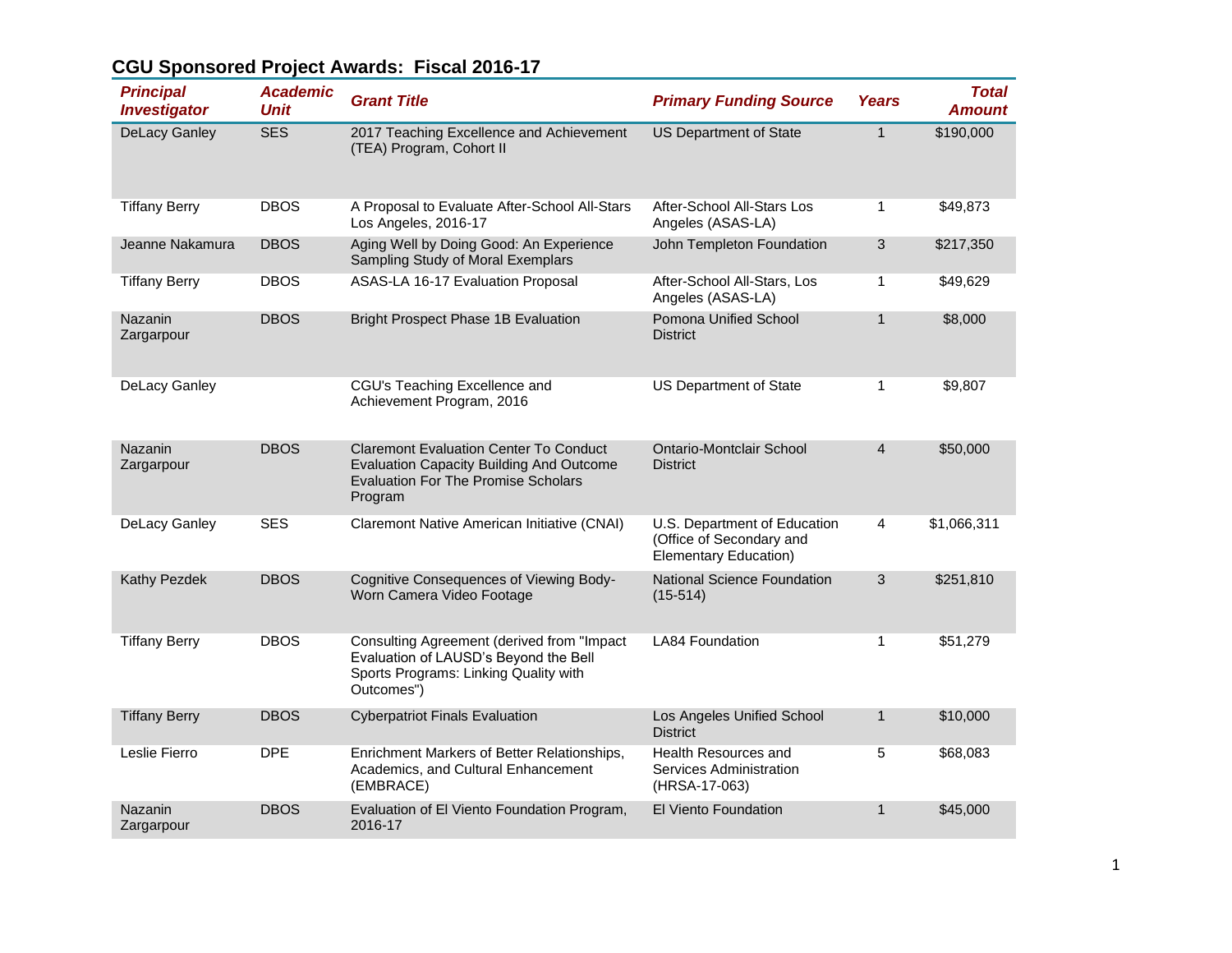| <b>Principal</b><br><i><b>Investigator</b></i> | <b>Academic</b><br><b>Unit</b> | <b>Grant Title</b>                                                                                                                                                 | <b>Primary Funding Source</b>                         | <b>Years</b>   | <b>Total</b><br><b>Amount</b> |
|------------------------------------------------|--------------------------------|--------------------------------------------------------------------------------------------------------------------------------------------------------------------|-------------------------------------------------------|----------------|-------------------------------|
| <b>Leslie Fierro</b>                           | <b>DBOS</b>                    | <b>Evaluation of Stronger Hearts Helpline</b>                                                                                                                      | Robert Wood Johnson<br>Foundation                     | $\overline{2}$ | \$140,000                     |
| <b>Tiffany Berry</b>                           | <b>DBOS</b>                    | Evaluation of the Shakti Warriors Programs,<br>Los Angeles, CA: Measuring Program<br>Implementation, Youth Motivation, and<br>Social-Emotional Outcomes            | H <sub>2</sub> Group                                  | $\mathbf{1}$   | \$73,861                      |
| Nazanin<br>Zargarpour                          | <b>DBOS</b>                    | Expanded Outcome Evaluation of PAYS -<br>High School and College Outcomes and<br>Monitoring and Evaluation Capacity-Building<br>For The Draper Center, 2014 - 2015 | Pomona College                                        | 2              | \$4,571                       |
| <b>Tiffany Berry</b>                           | <b>DBOS</b>                    | Feeding America Child Hunger Corps (CHC)<br>Program Evaluation                                                                                                     | <b>Feeding America</b>                                | $\mathbf{1}$   | \$125,000                     |
| Monica Capra                                   | <b>DPE</b>                     | Homo SocioNeticus: Scaling the cognitive<br>foundations of online social behavior                                                                                  | Defense Advanced Research<br><b>Projects Activity</b> | 4              | \$159,889                     |
| <b>Tiffany Berry</b>                           | <b>DBOS</b>                    | LAUSD - CERA Conference Preparation and<br>Presentation                                                                                                            | Los Angeles Unified School<br><b>District</b>         | 1              | \$23,886                      |
| <b>Tiffany Berry</b>                           | <b>DBOS</b>                    | LAUSD Beyond the Bell (BTB) & LA84<br>Foundation Evaluation for 2015-2016 (July to<br>December, 2016)                                                              | Los Angeles Unified School<br><b>District</b>         | 1              | \$24,967                      |
| <b>Tiffany Berry</b>                           | <b>DBOS</b>                    | LAUSD's Beyond the Bell and the LA84<br>Foundation Sports Programs: Linking Quality<br>with Outcomes                                                               | Los Angeles Unified School<br><b>District</b>         | $\mathbf{1}$   | \$24,747                      |
| <b>Tiffany Berry</b>                           | <b>DBOS</b>                    | LAUSD's Beyond the Bell High School<br>Programs: Evaluation of High School<br>Continuous Quality Improvement Process &<br>CyberPatriot                             | Los Angeles Unified School<br><b>District</b>         | 1              | \$43,216                      |
| <b>Tiffany Berry</b>                           | <b>DBOS</b>                    | LAUSD's Beyond the Bell High School<br>Programs: Exploring Trends in Program<br>Quality                                                                            | Los Angeles Unified School<br><b>District</b>         | $\mathbf{1}$   | \$24,357                      |
| Allon Percus                                   | <b>SMS</b>                     | Mathematics 293, "Advancing Predictive<br>Capability for Brittle Failure using Dynamic<br>Graphs"                                                                  | US Department of Energy<br>(Subcontract #407757)      | 1              | \$60,000                      |
| <b>Cynthia Eller</b>                           | <b>SAH</b>                     | Mentoring Future Faculty in Religious Studies<br>within the Claremont College Consortium                                                                           | <b>Lilly Endowment</b>                                | $\overline{2}$ | \$50,000                      |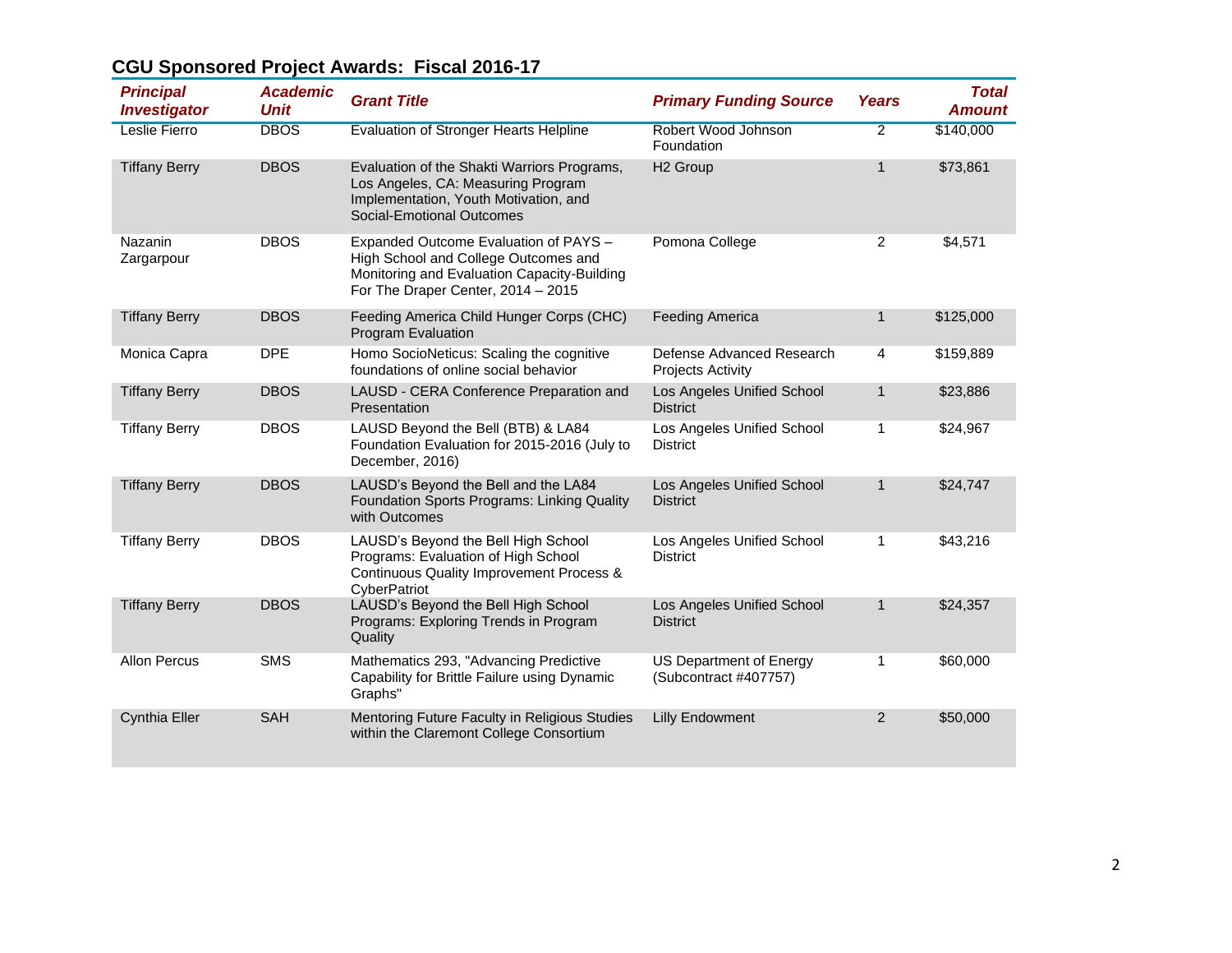| <b>Principal</b><br><b>Investigator</b> | <b>Academic</b><br><b>Unit</b> | <b>Grant Title</b>                                                                                                                                                                    | <b>Primary Funding Source</b>                                                           | <b>Years</b>   | <b>Total</b><br><b>Amount</b> |
|-----------------------------------------|--------------------------------|---------------------------------------------------------------------------------------------------------------------------------------------------------------------------------------|-----------------------------------------------------------------------------------------|----------------|-------------------------------|
| <b>Ann Doucette</b>                     | <b>DBOS</b>                    | Monitoring and Evaluation Support Activity in<br>Bosnia and Herzegovina (2017)                                                                                                        | <b>United States Agency for</b><br>International<br>Development/Bosnia &<br>Herzegovina | $\overline{1}$ | \$77,336                      |
| Ann Doucette                            | <b>DBOS</b>                    | Monitoring and Evaluation Support Activity in<br>Bosnia and Herzegovina                                                                                                               | United States Agency for<br>International<br>Development/Bosnia &<br>Herzegovina        | $\mathbf{1}$   | \$19,403                      |
| <b>Tiffany Berry</b>                    | <b>DBOS</b>                    | Parenting the Spectrum Sensitively: A<br>Positive Emotion Intervention.                                                                                                               | Organization for Autism<br>Research (OAR)                                               | 2              | \$2,000                       |
| Allen Omoto                             | <b>DBOS</b>                    | PNF 2.0: A Novel, Gamified, Facebook-<br>Integrated Personalized Normative Feedback<br>Intervention to Reduce Alcohol Use and<br>Negative Consequences among Sexual<br>Minority Women | National Institutes of Health<br>(R21)                                                  | $\overline{2}$ | \$19,639                      |
| Nazanin<br>Zargarpour                   | <b>DBOS</b>                    | Pomona Regional Learning Collaborative                                                                                                                                                | Inland Empire United Way                                                                | 1              | \$7,500                       |
| <b>Nazanin</b><br>Zargarpour            | <b>DBOS</b>                    | Pomona Regional Learning Collaborative                                                                                                                                                | <b>College Futures Foundation</b>                                                       | $\mathbf{1}$   | \$200,000                     |
| Pierre Englebert                        | <b>DPE</b>                     | Power, Poverty and Politics in DRC<br>(PPP/DRC)                                                                                                                                       | UK Department for<br>International Development                                          | $\overline{2}$ | \$399,982                     |
| <b>Nazanin</b><br>Zargarpour            | <b>DBOS</b>                    | PUSD Monitoring & Evaluation -- 2016-17                                                                                                                                               | Pomona Unified School<br><b>District</b>                                                | $\mathbf{1}$   | \$99,950                      |
| Ann Doucette                            | <b>DBOS</b>                    | Reducing Suicides on Railroad Rights-of-Way                                                                                                                                           | <b>Federal Railway</b><br>Administration                                                | 2              | \$58,351                      |
| Kyo Yamashiro                           | <b>SES</b>                     | Research on College Readiness and College<br>Outcomes in Los Angeles                                                                                                                  | Spencer, College Futures,<br>and M & M Kaplan Family<br>Foundations                     | $\mathbf{1}$   | \$54,157                      |